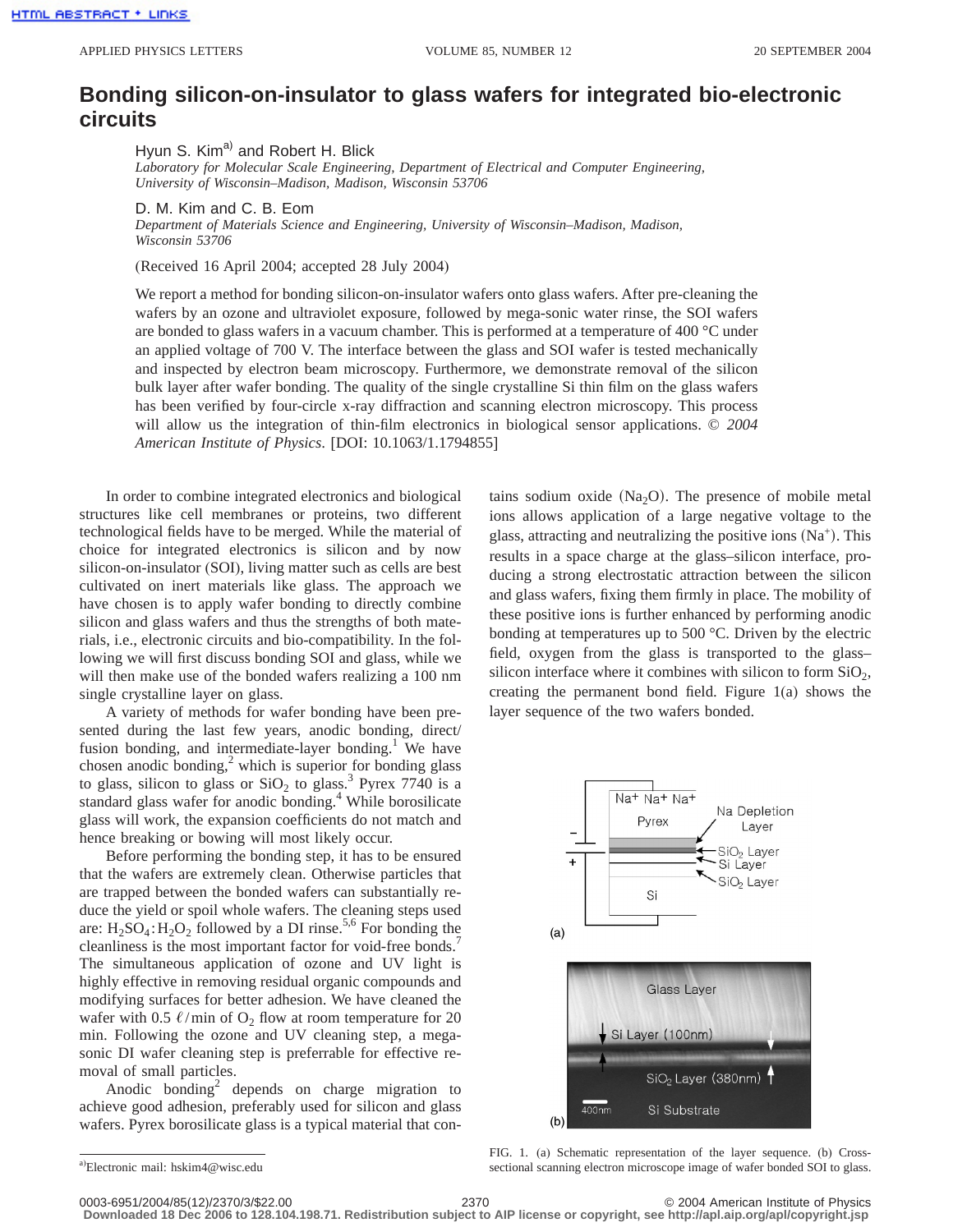SOI wafers cannot be anodically bonded through standard methods. The insulator layer in the SOI wafer prevents a current from passing through, which is required for anodic bonding. $8$  A high voltage may cause breakdown of the insulating layer. Nevertheless, it is possible to perform anodic bonding of SOI wafers onto glass by using a high voltage pulse, which will cause a "temporary" breakdown of the insulating layer. In this way SOI wafer bonding becomes possible. The key being that the voltage is high enough for the breakdown of the  $SiO<sub>2</sub>$  insulator, but not too high to cause permanent damage.

We have successfully bonded 4 in. SOI (100 nm-380 nm-510  $\mu$ m) and 4 in. Pyrex (515  $\mu$ m) wafers anodically. The bonding experiments were performed in a vacuum chamber at a temperature of 400 °C with the voltage rising up to 700 V. Ramping to the bonding temperature generally takes 30 min. After this procedure, the sample was cooled down to around room temperature. It has to be noted that the glass must contain a mobile ion, such as  $Na<sup>+</sup>$ . Pyrex 7740 and Schott Borofloat are examples of suitable glasses for anodic bonding.<sup>4</sup>

Visual inspection and destructive tests were performed after bonding the wafers. If fully bonded, the glass is clear, unbonded areas will appear slightly darker, with Newton fringes or circles in the unbonded areas. If the wafers are separated by inserting a razor blade between the wafers, a strong bond will cause fracture of the silicon. The bond interface should be stronger than bulk silicon. If the wafers easily separate without breaking, there was no bonding or only weak bonding. In our case we could not even insert a razor blade and the wafers did not separate at all. In addition we investigated the bonding interface using scanning electron microscopy. The graph obtained gives a cross-sectional view of the SOI–glass interface, shown in Fig. 1(b). As seen the glass wafer is perfectly bonded to the SOI wafer with a well-defined insulating layer.

Apart from bonding the two wafers the next step for applications especially in bio-circuits is to lift-off the bulk silicon substrate, leaving behind a crystalline silicon layer. With a thickness of only 100 nm the material obtained is perfectly suited for realizing thin film electronic components in bio-sensor circuits. We realized such thin silicon films of 100 nm on glass wafers by performing first the wafer bonding, followed by wet etch steps. Figure 2 gives a schematic overview of the whole procedure: first SOI and glass are anodically bonded, then the silicon substrate is removed by KOH wet-etching. Although the thin silicon film is attacked at the edges during KOH etching, the bonded layers are in an almost stress-free state during KOH etching step. This effectively reduces the possibility of KOH penetration into the bonding interface.<sup>1</sup> In the first etch step the  $SiO<sub>2</sub>$  layer serves as an effective KOH etch-stop, protecting the 100 nm silicon layer on the glass. During the second etch-step using HF the  $380$  nm  $SiO<sub>2</sub>$  layer is eventually removed. A cross-sectional image taken with a scanning electron microscope of the obtained structure is shown in Fig. 3(a). From Fig. 3(a), the single-crystalline silicon film appears to have been uniformly transferred onto the glass wafer. Figure 3(b) shows photographs of the optically transparent structures after removal of the silicon substrate and the  $SiO<sub>2</sub>$  layer.

The crystalline quality and strain state of Si layer was determined using four-circle x-ray diffraction with twodimensional area detector. Figure 4 shows a two-dimensional **Downloaded 18 Dec 2006 to 128.104.198.71. Redistribution subject to AIP license or copyright, see http://apl.aip.org/apl/copyright.jsp**





FIG. 2. Process flow of fabricating a silicon layer onto a glass wafer bonding and back-etching: (a) wafer preparation with cleaning steps  $(H_2SO_4: H_2O_2)$  followed by a DI rinse, ozone and UV cleaning, and megasonic DI wafer cleaning. (b) Bonding SOI to glass with an applied voltage 700 V at a temperature 400 °C. (c) Back-etching with KOH using the  $SiO<sub>2</sub>$ layer as an etch stop. (d) Transferred silicon layer on a glass substrate.

image of the x-ray diffraction peak and the integrated intensity plot in  $\theta$ –2 $\theta$  domain from a Si thin film layer on amorphous glass substrate. The only peak observed at  $2\theta$  $=68.26^{\circ}$  in the diffraction scan is (004) Si reflection, which clearly shows the thin Si layer is a single crystal. $9$  The outof-plane lattice parameter is determined to be  $(5.43\pm0.002)\text{\AA}$ , which is the same as the value of a bulk Si single crystal. This confirms the single crystalline Si layer is stress free when transferred onto glass substrate.



FIG. 3. (a) Cross-sectional scanning electron microscope image of transferred thin silicon layer on a glass substrate. (b) Photographs of the 100 nm transparent silicon film on a glass substrate.